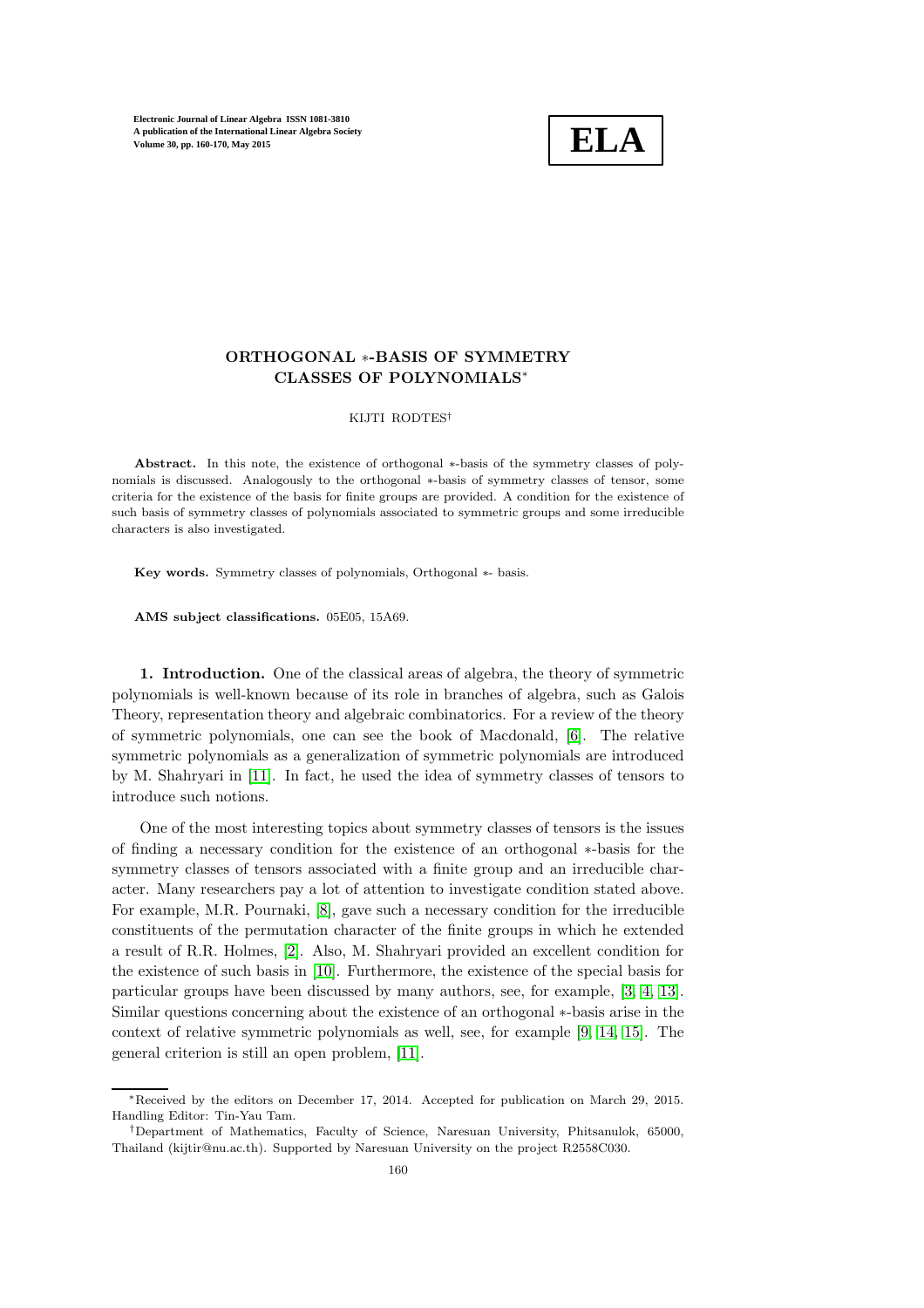**ELA**

Orthogonal ∗-Basis of Symmetry Classes of Polynomials 161

In this article, we provide some criteria for the existence of the special basis of symmetry classes of polynomials for finite groups and some corresponding permutation characters which are parallel to those of M.R. Pournaki in [\[8\]](#page-9-2), R.R. Holmes in [\[2\]](#page-9-3) and M. Shahryari in [\[10\]](#page-9-4). We also investigate some condition for the existence of such basis of symmetry classes of polynomials associated to symmetric groups and some irreducible characters, which are similar to the results of Y. Zamani in [\[12\]](#page-10-3).

2. Notations and background. Let  $G$  be a subgroup of the full symmetric group  $S_m$  and  $\chi$  be an irreducible character of G. Let  $H_d[x_1, \ldots, x_m]$  be the complex space of homogenous polynomials of degree d with the independent commuting variables  $x_1, \ldots, x_m$ . Let  $\Gamma^+_{m,d}$  be the set of all m-tuples of non-negative integers  $\alpha = (\alpha_1, \ldots, \alpha_m)$ , such that  $\sum_{i=1}^{m} \alpha_i = d$ . For any  $\alpha \in \Gamma^+_{m,d}$ , let  $X^{\alpha}$  be the monomial  $x_1^{\alpha_1}x_2^{\alpha_2}\cdots x_m^{\alpha_m}$ . Then the set  $\{X^{\alpha}|\alpha\in\Gamma_{m,d}^+\}$  is a basis of  $H_d[x_1,\ldots,x_m]$ . An inner product on  $H_d[x_1, \ldots, x_m]$  is defined by

$$
\langle X^{\alpha}, X^{\beta} \rangle = \delta_{\alpha, \beta}.
$$
\n(2.1)

The group G, as a subgroup of the full symmetric group  $S_m$ , acts on  $H_d[x_1, \ldots, x_m]$ by (for  $\sigma \in G$ ),

$$
q^{\sigma}(x_1,\ldots,x_m)=q(x_{\sigma^{-1}(1)},\ldots,x_{\sigma^{-1}(m)}).
$$

It also acts on  $\Gamma^+_{m,d}$  by

$$
\sigma\alpha=(\alpha_{\sigma(1)},\ldots,\alpha_{\sigma(m)}).
$$

Let  $\Delta$  be a set of representatives of orbits of  $\Gamma^+_{m,d}$  under the action of G. Now consider the symmetrizer associated with  $G$  and  $\chi$ 

$$
T(G,\chi) = \frac{\chi(1)}{|G|} \sum_{\sigma \in G} \chi(\sigma) \sigma.
$$
 (2.2)

It is well known that  $T(G,\chi)^2 = T(G,\chi)$  and  $T(G,\chi)^* = T(G,\chi)$ . The image of  $H_d[x_1, \ldots, x_m]$  under the map  $T(G, \chi)$  is called the symmetry class of polynomials of degree d with respect to G and  $\chi$  and it is denoted by  $H_d(G; \chi)$ .

For any  $q \in H_d[x_1, \ldots, x_m]$ ,

$$
q^*_{\chi} = T(G,\chi)(q)
$$

is called a symmetrized polynomial with respect to  $G$  and  $\chi$ . Note that

$$
H_d(G; \chi) = \langle X_{\chi}^{\alpha,*}; \alpha \in \Gamma_{m,d}^+ \rangle.
$$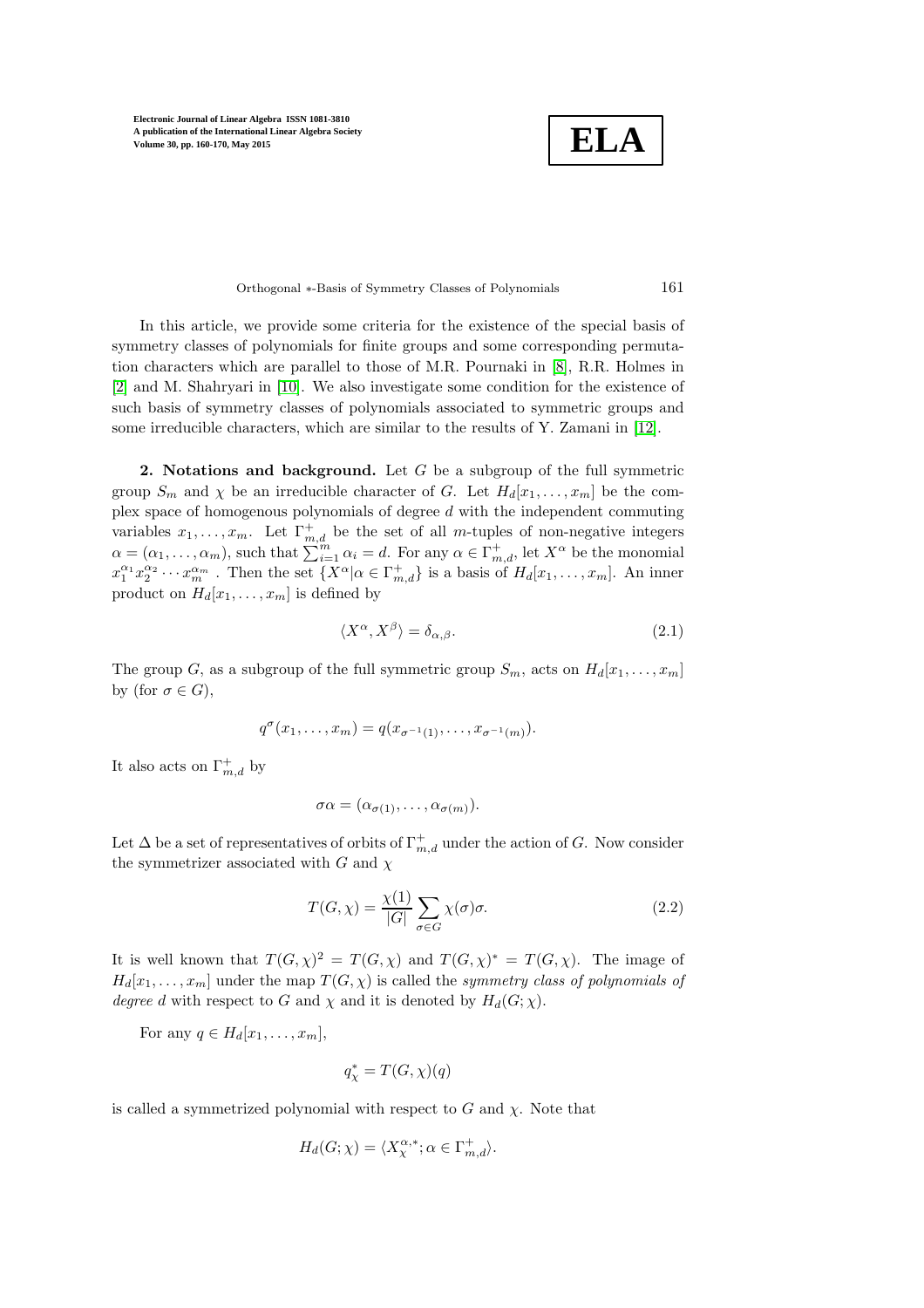

## 162 Kijti Rodtes

We write  $X^{\alpha,*}$  instead of  $X^{\alpha,*}_{\chi}$  unless it is necessary to avoid confusion.

DEFINITION 2.1. An orthogonal  $*$ -basis (o-basis, for short) of a subspace U of  $H_d(G; \chi)$  is an orthogonal basis of U of the form  $\{X^{\alpha_1,*}, X^{\alpha_2,*}, \ldots, X^{\alpha_t,*}\}$  for some  $\alpha_i \in \Gamma^+_{m,d}.$ 

Since the set  $\{T(G, \chi) : \chi \in Irr(G)\}\$ is a complete set of orthogonal idempotents, where  $Irr(G)$  is the set of irreducible complex characters of G, we have the following orthogonal direct sum decomposition (cf. Remark 2.3 in [\[11\]](#page-9-1))

$$
H_d[x_1,\ldots,x_m] = \bigoplus_{\chi \in Irr(G)} H_d(G;\chi). \tag{2.3}
$$

Note that  $X^{\alpha,*}$  is a generator of  $H_d(G; \chi)$  if  $X^{\alpha,*} \neq 0$ , which can be checked from  $(\chi,1)_{G_\alpha}$ , where  $(\chi,\phi)_K$  is the inner product of characters  $\chi$  and  $\phi$  of an arbitrary group K, i.e.  $(\chi, \phi)_K = \frac{1}{|K|} \sum_{\sigma \in K} \chi(\sigma) \psi(\sigma^{-1})$ . Namely, (see, [\[9,](#page-9-7) [11\]](#page-9-1)),

<span id="page-2-3"></span><span id="page-2-0"></span>
$$
X^{\alpha,*} \neq 0 \text{ if and only if } (\chi,1)_{G_{\alpha}} \neq 0. \tag{2.4}
$$

Also, for the induced inner product on  $H_d(G; \chi)$ , we have (see, [\[9,](#page-9-7) [11\]](#page-9-1)).

$$
\langle X^{\sigma_1 \alpha,*}, X^{\sigma_2 \beta,*} \rangle = \begin{cases} 0, & \text{if } \alpha \notin \text{Orb}(\beta) ; \\ \frac{\chi(1)}{|G|} \sum_{\sigma \in \sigma_2 G_\alpha \sigma_1^{-1}} \chi(\sigma), & \text{if } \alpha = \beta, \end{cases}
$$
(2.5)

where  $Orb(\beta)$  is the orbit of  $\beta$  in  $\Gamma^+_{m,d}$  under the action of G. Then the norm of  $X^{\alpha,*}$ , with respect to the induced inner product, is given by

<span id="page-2-4"></span>
$$
\| X^{\alpha,*} \|^{2} = \chi(1) \frac{(\chi, 1)_{G_{\alpha}}}{[G : G_{\alpha}]}.
$$
\n(2.6)

According to [\(2.4\)](#page-2-0), let  $\Omega = {\alpha \in \Gamma^{+m,a} : (\chi,1)_{G_\alpha} \neq 0}.$  Since

$$
H_d[x_1,\ldots,x_m]=\bigoplus_{\alpha\in\Delta}\langle X^{\sigma\alpha}:\sigma\in G\rangle,
$$

we have the orthogonal direct sum

<span id="page-2-2"></span><span id="page-2-1"></span>
$$
H_d(G; \chi) = \bigoplus_{\alpha \in \overline{\Delta}} H_d^{\alpha,*}(\chi),\tag{2.7}
$$

where  $\overline{\Delta} = \Delta \cap \Omega$  and  $H_d^{\alpha,*}(\chi) = \langle X^{\sigma \alpha,*} | \sigma \in G \rangle$ . The dimension of  $H_d^{\alpha,*}(\chi)$  can be calculated by using Freese's Theorem (see, e.g. [\[1\]](#page-9-8), [\[9\]](#page-9-7))

$$
\dim H_d^{\alpha,*}(\chi) = \chi(1)(\chi, 1)_{G_\alpha} = \frac{\chi(1)}{|G_\alpha|} \sum_{\sigma \in G_\alpha} \chi(\sigma). \tag{2.8}
$$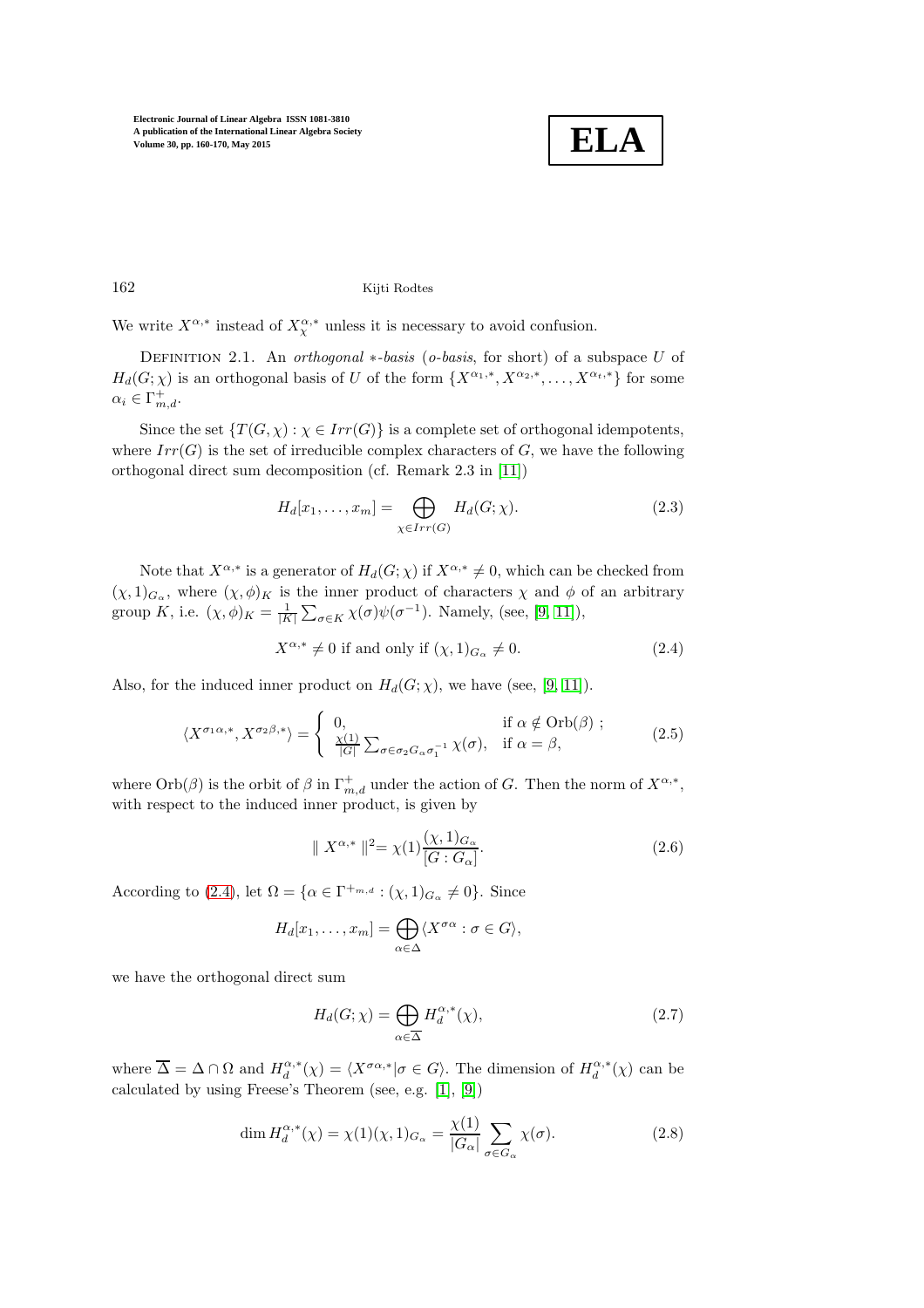

Orthogonal ∗-Basis of Symmetry Classes of Polynomials 163

As an immediate consequence of [\(2.7\)](#page-2-1) and [\(2.8\)](#page-2-2),

$$
\dim H_d(G; \chi) = \chi(1) \sum_{\alpha \in \overline{\Delta}} (\chi, 1)_{G_\alpha}.
$$
\n(2.9)

In particular, if  $\chi$  is linear, then the set  $\{X^{\alpha,*}: \alpha \in \overline{\Delta}\}\$ is an orthogonal basis of  $H_d(G; \chi)$  and dim  $H_d(G; \chi) = |\overline{\Delta}|$ . Thus, the orthogonal \*-basis for  $H_d(G; \chi)$  exists for any abelian group  $G$ .

**3. Main criteria.** According to the notations in the previous section,  $H_d(G; \chi)$ denotes the relative symmetry classes of polynomials of degree d with respect to G and  $\chi$ . This class is equipped with the induced inner product as in [\(2.5\)](#page-2-3). Let  $\Lambda$  be a set of m elements. Suppose G acts faithfully on  $\Lambda$ . So, we consider  $\{f_{\sigma} \mid \sigma \in G\}$ as the group G, where  $f_{\sigma} : \Lambda \to \Lambda$  defined by  $f_{\sigma}(\lambda) = \sigma \cdot \lambda$ , for all  $\lambda \in \Lambda$ . Namely, G can be viewed as a subgroup of  $S_m$  in this way. We also denote the permutation character of G by  $\theta$ . It is well known that  $\theta(\sigma) = |\{\lambda \in \Lambda \mid \sigma \cdot \lambda = \lambda\}|$ , for each  $\sigma \in G$ . The similar criterion as in the main theorem of [\[8\]](#page-9-2) is shown below.

<span id="page-3-0"></span>THEOREM 3.1. Let G be a finite group and let  $\Lambda$  be a set of m elements,  $m > 1$ . Assume that G acts transitively and faithfully on  $\Lambda$ . Let  $\chi$  be an irreducible constituent of permutation character  $\theta$  of G. If  $\chi(1)(\chi,\theta)_G > \frac{m}{2}$ , then  $H_d(G;\chi)$  does not have an orthogonal ∗-basis.

*Proof.* Suppose  $H_d(G; \chi)$  has an orthogonal ∗-basis. Then, by  $(2.7)$ ,  $H_d^{\alpha,*}(\chi)$  has an o-basis for each  $\alpha \in \overline{\Delta}$ . We now consider  $\alpha = (d, 0, 0, \ldots, 0) \in \Gamma^+_{m,d}$  and choose  $\Delta$  to be the set of representatives of orbits of  $\Gamma^+_{m,d}$  under the action of G in which  $\alpha \in \Delta$ . We can assume without loss of generality that  $\Lambda = \{1, 2, ..., m\}$  and thus  $G_{\alpha} = G_1$ , where  $G_{\alpha}$  refers to the stabilizer subgroup of  $\alpha$  (when  $G$  acts on  $\Gamma^+_{m,d}$ ) and  $G_1$  refers to the stabilizer subgroup of 1 (when G acts on  $\Lambda$ ). Since G acts transitively on  $\Lambda$ ,  $(1_{G_\alpha})^G = (1_{G_1})^G = \theta$ , by Lemma 5.14 of [\[5\]](#page-9-9). Hence, by [\(2.8\)](#page-2-2) and Frobenius reciprocity, we have that

$$
\sum_{\sigma \in G_{\alpha}} \chi(\sigma) = |G_{\alpha}|(\chi, 1_{G_{\alpha}})_{G_{\alpha}}
$$

$$
= |G_{\alpha}|(\chi, (1_{G_{\alpha}})^G)_{G}
$$

$$
= |G_{\alpha}|(\chi, \theta)_{G}.
$$

Since  $\chi$  is an irreducible constituent of permutation character  $\theta$  of  $G$ ,  $(\chi, \theta)$ <sub>G</sub>  $\neq$  0 and  $\sum_{\sigma \in G_{\alpha}} \chi(\sigma) \neq 0$ . Thus  $\alpha \in \overline{\Delta}$ . So,  $H_d^{\alpha,*}(\chi)$  has an o-basis.

By orbit-stabilizer theorem and transitive action of G on  $\Lambda$ , we have that  $m =$  $|\Lambda| = \text{Orb}(1) = [G:G_1] = [G:G_\alpha]$ . So,  $G = \bigcup_{i=1}^m \sigma_i G_\alpha$ , where  $\{\sigma_1, \sigma_2, \ldots, \sigma_m\}$  is a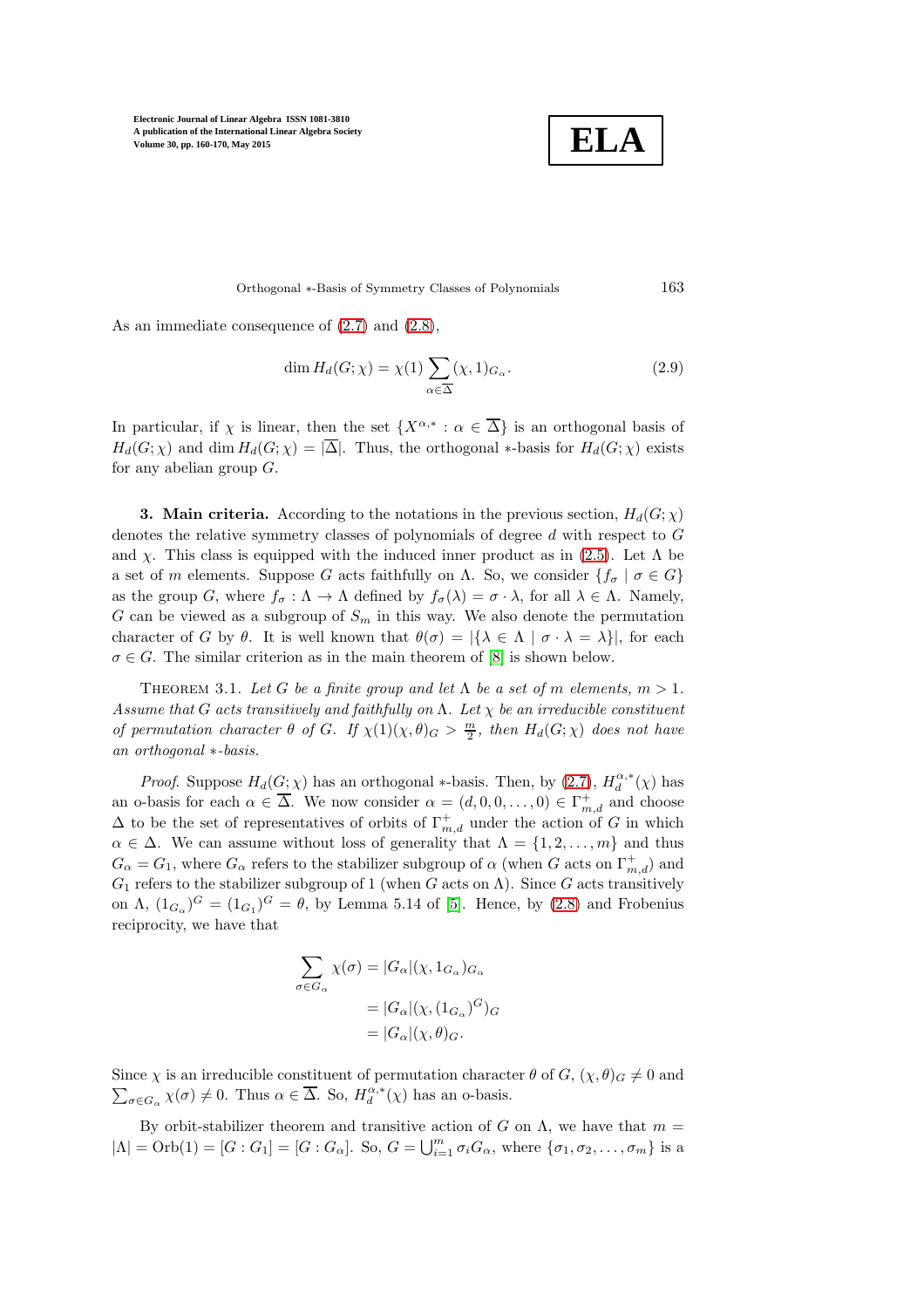

164 Kijti Rodtes

system of distinct representatives of left cosets of  $G_{\alpha}$  in  $G$ . Let

$$
\dim H_d^{\alpha,*}(\chi) = \frac{\chi(1)}{|G_{\alpha}|} \sum_{\sigma \in G_{\alpha}} \chi(\sigma) = \chi(1)(\chi, \theta)_{G} := t.
$$

We can assume that  $\{X^{\sigma_1\alpha,*}, X^{\sigma_2\alpha,*}, \ldots, X^{\sigma_t\alpha,*}\}\$ is an o-basis for  $H_d^{\alpha,*}(\chi)$ . Define the  $m \times m$  complex matrix  $D = [D_{ij}]$  by  $D_{ij} := \langle X^{\sigma_i \alpha, *}, X^{\sigma_j \alpha, *} \rangle$ . Note that D is idempotent. In fact,

$$
(D)_{ij}^{2} = \sum_{k=1}^{m} D_{ik} D_{kj}
$$
  
\n
$$
= \sum_{k=1}^{m} \langle X^{\sigma_{i}\alpha,*}, X^{\sigma_{k}\alpha,*} \rangle \langle X^{\sigma_{k}\alpha,*}, X^{\sigma_{j}\alpha,*} \rangle
$$
  
\n
$$
= \sum_{k=1}^{m} \left( \frac{\chi(1)}{|G|} \sum_{\sigma \in \sigma_{k} G_{\alpha} \sigma_{i}^{-1}} \chi(\sigma) \right) \left( \frac{\chi(1)}{|G|} \sum_{\tau \in \sigma_{j} G_{\alpha} \sigma_{k}^{-1}} \chi(\tau) \right)
$$
  
\n
$$
= \frac{\chi(1)^{2}}{|G|^{2}} \sum_{k=1}^{m} \sum_{\sigma \in G_{\alpha}} \sum_{\tau \in G_{\alpha}} \chi(\sigma_{k} \sigma \sigma_{i}^{-1}) \chi(\sigma_{j} \tau \sigma_{k}^{-1})
$$
  
\n
$$
= \frac{\chi(1)^{2}}{|G|^{2}} \sum_{k=1}^{m} \sum_{\lambda \in \sigma_{k} G_{\alpha}} \sum_{\mu \in G_{\alpha} \sigma_{k}^{-1}} \chi(\lambda \sigma_{i}^{-1}) \chi(\sigma_{j} \mu).
$$

Now, let  $\mu\lambda = \delta \in G_\alpha$ . Then  $\mu = \delta \lambda^{-1}$  and we have

$$
(D)_{ij}^{2} = \frac{\chi(1)^{2}}{|G|^{2}} \sum_{k=1}^{m} \sum_{\lambda \in \sigma_{k}G_{\alpha}} \sum_{\delta \in G_{\alpha}} \chi(\lambda \sigma_{i}^{-1}) \chi(\sigma_{j} \delta \lambda^{-1})
$$
  

$$
= \frac{\chi(1)}{|G|} \sum_{\delta \in G_{\alpha}} \left( \frac{\chi(1)}{|G|} \sum_{\lambda \in G} \chi(\lambda \sigma_{i}^{-1}) \chi(\sigma_{j} \delta \lambda^{-1}) \right)
$$
  

$$
= \frac{\chi(1)}{|G|} \sum_{\delta \in G_{\alpha}} \left( \frac{\chi(1)}{|G|} \sum_{\sigma \in G} \chi(\sigma) \chi(\sigma_{j} \delta \sigma_{i}^{-1} \sigma^{-1}) \right).
$$

By orthogonal relations of irreducible character, we have

$$
(D)_{ij}^2 = \frac{\chi(1)}{|G|} \sum_{\delta \in G_{\alpha}} \chi(\sigma_j \delta \sigma_i^{-1}),
$$

which shows that  $D^2 = D$ .

We note that  $m = \theta(1) = \sum_{\chi \in \Theta} \chi(1)(\chi, \theta)$ , where  $\Theta$  is the set of all irreducible constituents of the permutation character  $\theta$ . Since  $m > 1$ ,  $|\Theta| > 1$  and hence  $m > t$ . We can now write  $D$  in the form

$$
\left[\begin{array}{cc} D_1 & D_2 \\ D_3 & D_4 \end{array}\right],
$$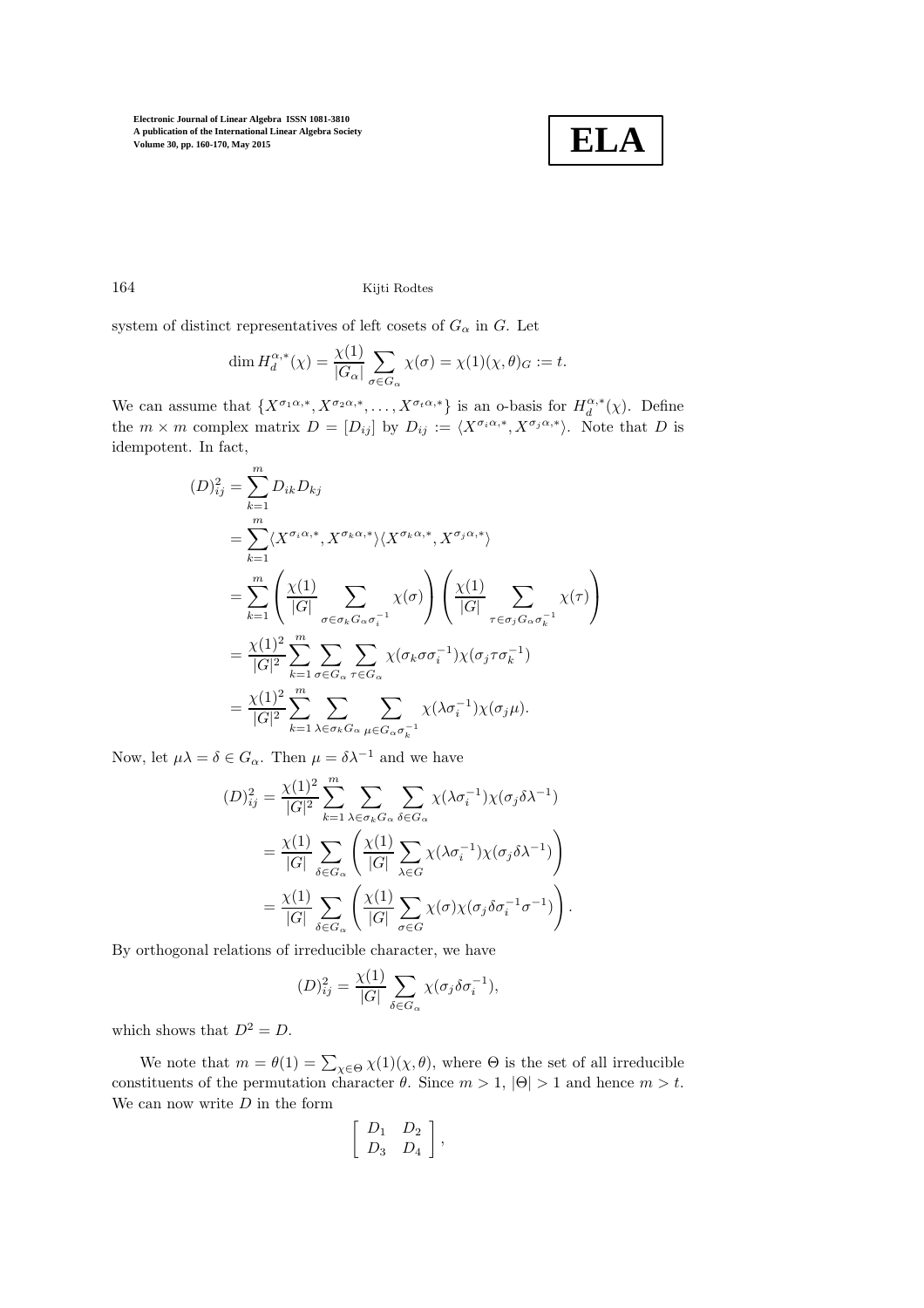$$
\boxed{\textbf{ELA}}
$$

Orthogonal ∗-Basis of Symmetry Classes of Polynomials 165

where  $D_1, D_2, D_3$  and  $D_4$  are matrices of sizes  $t \times t, t \times (m - t), (m - t) \times t$  and  $(m - t) \times (m - t)$  respectively. On the matrix  $D_1$ , we have, by [\(2.5\)](#page-2-3), that, for  $1 \leq i, j \leq t$ ,

$$
(D_1)_{ij} = \langle X^{\sigma_i \alpha, *}, X^{\sigma_j \alpha, *} \rangle = \begin{cases} 0, & \text{if } i \neq j; \\ \frac{\chi(1)}{|G|} \sum_{\sigma \in G_{\alpha}} \chi(\sigma), & \text{if } i = j \end{cases}
$$

$$
= \begin{cases} 0, & \text{if } i \neq j; \\ \frac{t}{m}, & \text{if } i = j \end{cases} = \left(\frac{t}{m} I_t\right)_{ij},
$$

where  $I_t$  is the  $t \times t$  identity matrix. So,  $D =$  $\left[\begin{array}{cc} \left(\frac{t}{m}\right)I_t & D_2 \end{array}\right]$  $D_3$   $D_4$ . Now, using  $D^2 = D$ , we get

$$
D_2D_3 = \left(\frac{t}{m} - \frac{t^2}{m^2}\right)I_t.
$$

Since  $t \, < \, m, \, \left( \frac{t}{m} - \frac{t^2}{m^2} \right)$  $\left(\frac{t^2}{m^2}\right) \neq 0$  and hence  $D_2D_3$  is invertible. This means that if  $H_d^{\alpha,*}(\chi)$  has an o-basis, then

$$
t = \operatorname{rank} D_2 D_3 \le \min\{\operatorname{rank} D_2, \operatorname{rank} D_3\} \le \min\{t, m - t\} \le m - t.
$$

Therefore, if  $\chi(1)(\chi, \theta)_G = t > \frac{m}{2}$ , then  $H_d(G; \chi)$  does not have an orthogonal \*-basis, by  $(2.7)$ .  $\Box$ 

We also obtain a similar results of Holmes in [\[2\]](#page-9-3).

COROLLARY 3.2. (cf. [\[2,](#page-9-3) [8\]](#page-9-2)) Let G be a 2-transitive subgroup of  $S_m$ ,  $m > 2$ . Let  $\chi = \theta - 1_G$ , where  $\theta$  is the permutation character of G. Then  $H_d(G; \chi)$  does not have an orthogonal ∗-basis.

*Proof.* Note that G has a canonical transitive an faithful action on the set  $\Lambda =$  $\{1, 2, \ldots, m\}$ , given by  $\sigma \cdot i := \sigma(i)$  for each  $\sigma \in G \leq S_m$  and  $i \in \Lambda$ . Since G acts 2-transitively on  $\Lambda$  with permutation character  $\theta$ , by Corollary 5.17 in [\[5\]](#page-9-9),  $\chi = \theta - 1_G$ is an irreducible constituent of  $\theta$ . We compute that

$$
\chi(1)(\chi,\theta)_G = \chi(1)(\theta - 1_G, \theta)_G = \chi(1)[(\theta,\theta)_G - (\theta,1_G)_G] = \chi(1)[2-1] = m-1.
$$

Since  $m > 2$ ,  $m - 1 > \frac{m}{2}$  and hence  $\chi(1)(\chi, \theta)_G > \frac{m}{2}$ . Thus, by Theorem [3.1,](#page-3-0) the result follows.  $\blacksquare$ 

EXAMPLE 3.1. (cf. [\[8\]](#page-9-2)) Let  $G = \Lambda = A_4$  be the alternating group of degree 4. We know that G acts transitively and faithfully on  $\Lambda$  by left multiplication. Then we can view G as a subgroup of  $S_{12}$ . Note that G has an irreducible character,  $\chi$ , of degree 3 and the permutation character  $\theta$  of G is regular. Thus  $\chi$  is an irreducible constituent of  $\theta$  of multiplicity 3. Hence,  $\chi(1)(\chi,\theta)_G = 9 > \frac{12}{2} = \frac{|\Lambda|}{2}$  $\frac{A_1}{2}$  and then  $H_d(A_4; \chi)$  does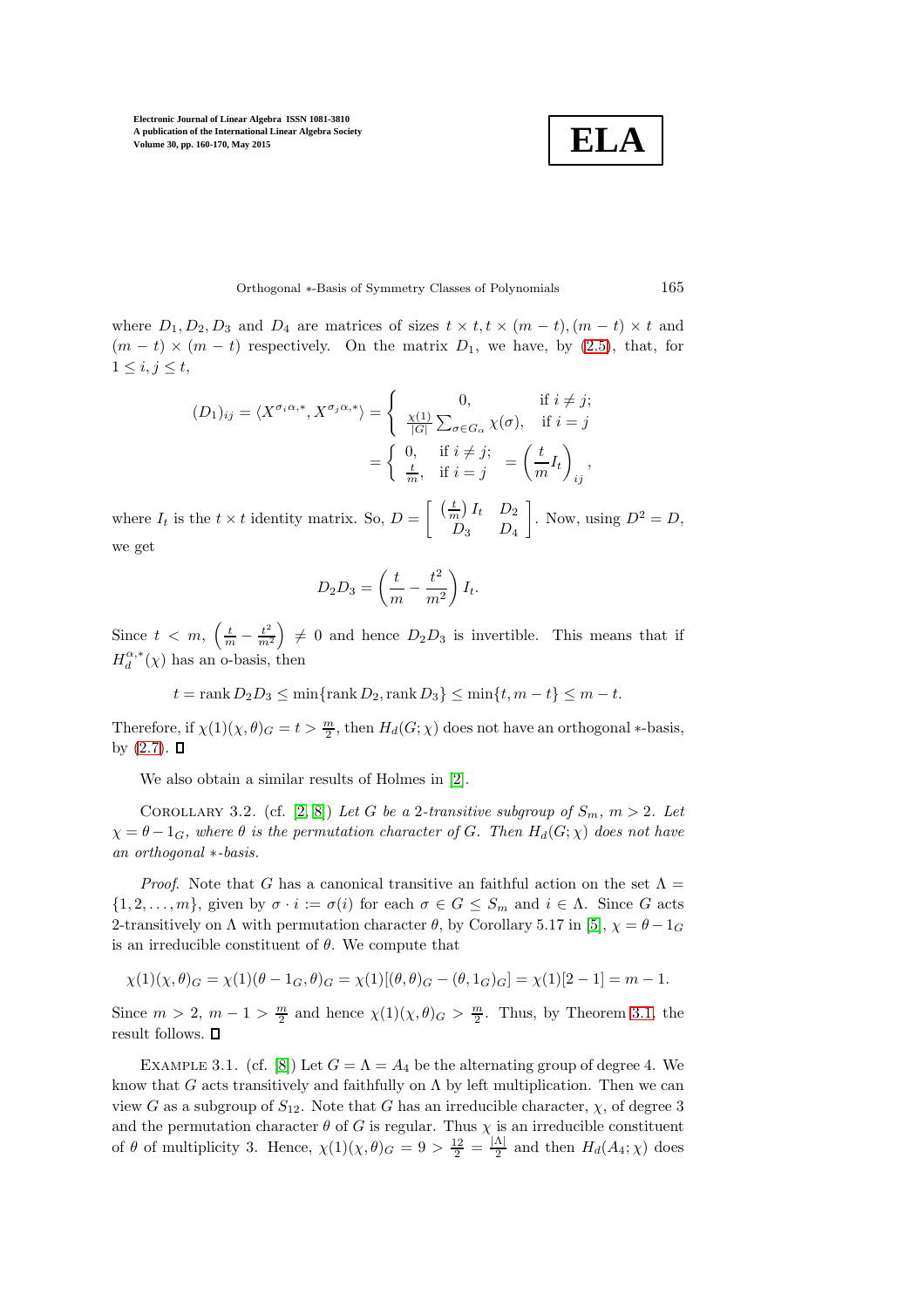

166 Kijti Rodtes

not have an orthogonal ∗-basis, by Theorem [3.1.](#page-3-0) In this example, however, the action  $G$  on  $\Lambda$  is not 2-transitive.

<span id="page-6-0"></span>By using the same technique as in the proof of Theorem [3.1,](#page-3-0) we also obtain an analogous criterion of Shahryari in [\[10\]](#page-9-4).

THEOREM 3.3. Let G be a permutation group of degree m and  $\chi$  be a non-linear irreducible character of G. If there is  $\alpha \in \Gamma^+_{m,d}$  such that

$$
\frac{\sqrt{2}}{2} < \parallel X_{\chi}^{\alpha,*} \parallel < 1,
$$

then  $H_d(G; \chi)$  does not have an orthogonal  $*$ -basis.

*Proof.* Let  $\alpha \in \Gamma^+_{m,d}$ . Suppose the orbit of  $\alpha$  under the action of G is  $Orb(\alpha)$  =  $\{\sigma_1\alpha, \sigma_2\alpha, \dots, \sigma_r\alpha\}$ . Then, by orbit-stabilizer theorem,  $r = [G : G_\alpha]$  and  $G = \bigcup_{i=1}^r \sigma_i G_\alpha$  is a partition. Now, we construct  $r \times r$  matrix  $D = [D_{ij}]$  by  $D_{ij} :=$  $\langle X^{\sigma_i \alpha, *}, X^{\sigma_j \alpha, *}\rangle$  which is idempotent as before. Next, suppose  $\chi$  is a non-linear irreducible character of G and  $\alpha \in \overline{\Delta}$  and assume also that  $\{X^{\sigma_1\alpha,*}, X^{\sigma_2\alpha,*}, \dots, X^{\sigma_t\alpha,*}\}$ is an o-basis for  $H_d^{\alpha,*}(\chi)$  in which  $t < r$ , where  $t = \dim H_d^{\alpha,*}(\chi)$ . So, the matrix D has the block partition form

$$
D = \left[ \begin{array}{cc} \left( \frac{t}{r} \right) I_t & D_2 \\ D_3 & D_4 \end{array} \right]
$$

,

where  $D_2, D_3$  and  $D_4$  are matrices of sizes  $t \times (r - t)$ ,  $(r - t) \times t$  and  $(r - t) \times (r - t)$ respectively. By the same arguments as in the proof of Theorem [3.1,](#page-3-0) we reach to the conclusion that  $t \leq r - t$  or  $t \leq \frac{r}{2}$ . Thus if  $t < r$  and  $t > \frac{r}{2}$ , then  $H_d^{\alpha,*}(\chi)$  does not have o-basis. Substituting  $r = [G:G_\alpha]$ ,  $t = \chi(1)(\chi, 1)_{G_\alpha}$  in the inequality  $\frac{r}{2} < t < r$ and using  $(2.6)$  and  $(2.7)$ , the result follows.  $\Box$ 

4. Symmetric groups. It is well known that there is a standard one-to-one correspondence between the complex irreducible characters of the symmetric group  $S_m$  and the partitions of m. Here, a partition  $\pi$  of m of length t, denoted by  $\pi \vdash m$ , means an unordered collection of  $t$  positive integers that sum to  $m$ . In this article, we use the same symbol to denote an irreducible character of  $S_m$  and the partition of m corresponding to it. Typically, we represent the partition by a sequence  $\pi$  =  $[\pi_1, \pi_2, \ldots, \pi_t]$  in which  $\pi_1 \geq \pi_2 \geq \cdots \geq \pi_t > 0$ . A partition  $\pi = [\pi_1, \pi_2, \ldots, \pi_t]$  is usually represented by a collection of  $m$  boxes arranged in  $t$  rows such that the number of boxes of row *i* is equal to  $\pi_i$ , for  $i = 1, 2, \ldots, t$ . This collection is called the Young diagram associated with  $\pi$  and denoted by  $[\pi]$ . The Young subgroup corresponding to  $\pi \vdash m$  is the internal direct product

$$
S_{\pi} = S_{\pi_1} \times S_{\pi_2} \times \cdots \times S_{\pi_t}.
$$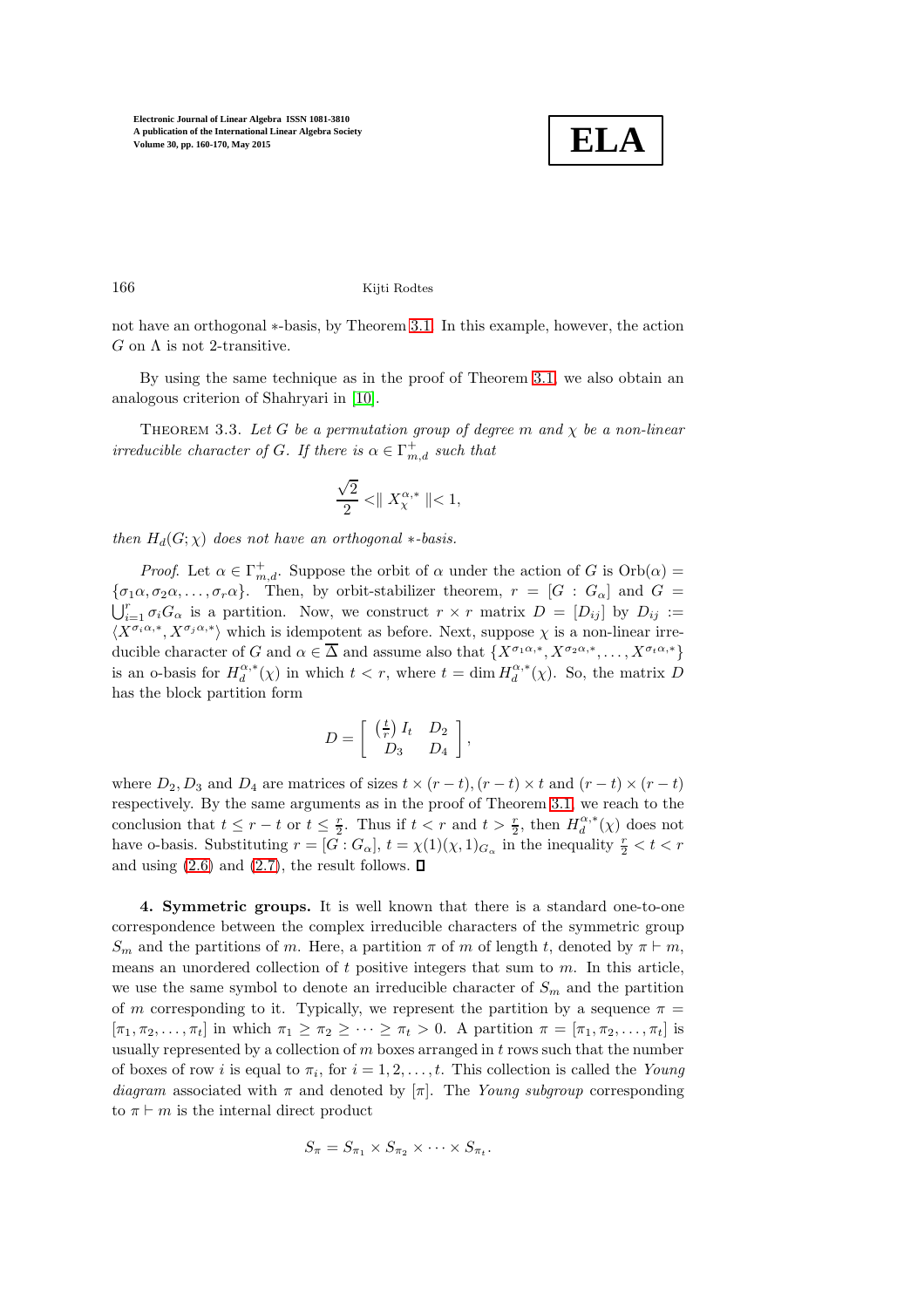

Orthogonal ∗-Basis of Symmetry Classes of Polynomials 167

We write  $1_{S_{\pi}} = 1_{\pi}$  for the principle character of  $S_{\pi}$ . Note that  $1_{\pi}^{S_{m}}$  is a character of  $S_m$ , so there must exist integers  $K_{\mu,\pi}$  such that

$$
1_{\pi}^{S_m}=\sum_{\mu \vdash m} K_{\mu,\pi} \mu.
$$

The numbers  $K_{\mu,\pi} = \left(1_{\pi}^{S_m}, \mu\right)_{S_m}$  are called *Kostka coefficients*. By Corollary 4.54 in [\[7\]](#page-9-10), the Kostka coefficient  $K_{\pi,\pi} = 1$  for all  $\pi \vdash m$ .

For each ordered pair  $(i, j)$ ,  $1 \le i \le t$ ,  $1 \le j \le \pi_i$ , there is corresponding a box,  $B_{ij}$ , in Young diagram  $[\pi]$ . Each  $B_{ij}$  determines a unique hook in  $[\pi]$  consisting of  $B_{ij}$  itself, all the boxes in row i of  $[\pi]$  to the right of  $B_{ij}$  and all boxes in column j of  $[\pi]$  below  $B_{ij}$ . The hook length,

$$
h_{ij} := (\pi_i - i) + (\pi'_j - j) + 1,
$$

where  $\pi'_j := |\{k \in \{1, 2, ..., t\} | \pi_k \geq j\}|$  (a j part of conjugate partition of  $\pi$ ), is the number of boxes in the hook determined by  $B_{ij}$ . By the Frame-Robinson-Thrall Hook Length Formula (see, e.g., Theorem 4.60 in [\[7\]](#page-9-10)), if  $\pi$  is a partition of m, then the degree of the irreducible character of  $S_m$  corresponding to  $\pi = [\pi_1, \pi_2, \ldots, \pi_t]$  is

<span id="page-7-0"></span>
$$
\pi(1) = \frac{m!}{\prod_{i=1}^{t} \prod_{j=1}^{\pi_i} h_{ij}}.
$$
\n(4.1)

As a consequence of Theorem [3.3,](#page-6-0) we have an analogous result of Y. Zamani in [\[12\]](#page-10-3).

THEOREM 4.1. Let  $\pi$  be an irreducible character of  $S_m$  of the cycle type;

I.  $\pi = [m-l, l], d \equiv 0 \mod l, d \neq 0 \text{ such } m \geq 3l, \text{ or }$ **II.**  $\pi = [m - l, l - 1, 1], d \equiv r \mod l, 0 < r < l, l > 2, d \neq r \text{ such } m > 3l + \frac{4}{l-2}$ .

Then  $H_d(S_m; \pi)$  does not have an orthogonal  $*$ -basis.

*Proof.* For the form I, we set  $\alpha = (0, 0, \ldots, 0)$  ${m-l}$  $k, k, \ldots, k$  $\overline{\phantom{a}}_l$ ), where  $k = \frac{d}{l}$ . Then  $\alpha \in \Gamma^+_{m,d}$ . Under the action of  $S_m$  on  $\Gamma^+_{m,d}$ , we choose a system  $\Delta$  of representatives such that  $\alpha \in \Delta$ . Since  $d \neq 0, k \neq 0$  and

$$
(S_m)_{\alpha} \cong S_{m-l} \times S_l = S_{\pi},
$$

where  $(S_m)_{\alpha}$  is the stabilizer subgroup of  $\alpha$  and  $S_{\pi}$  is the Young subgroup corre-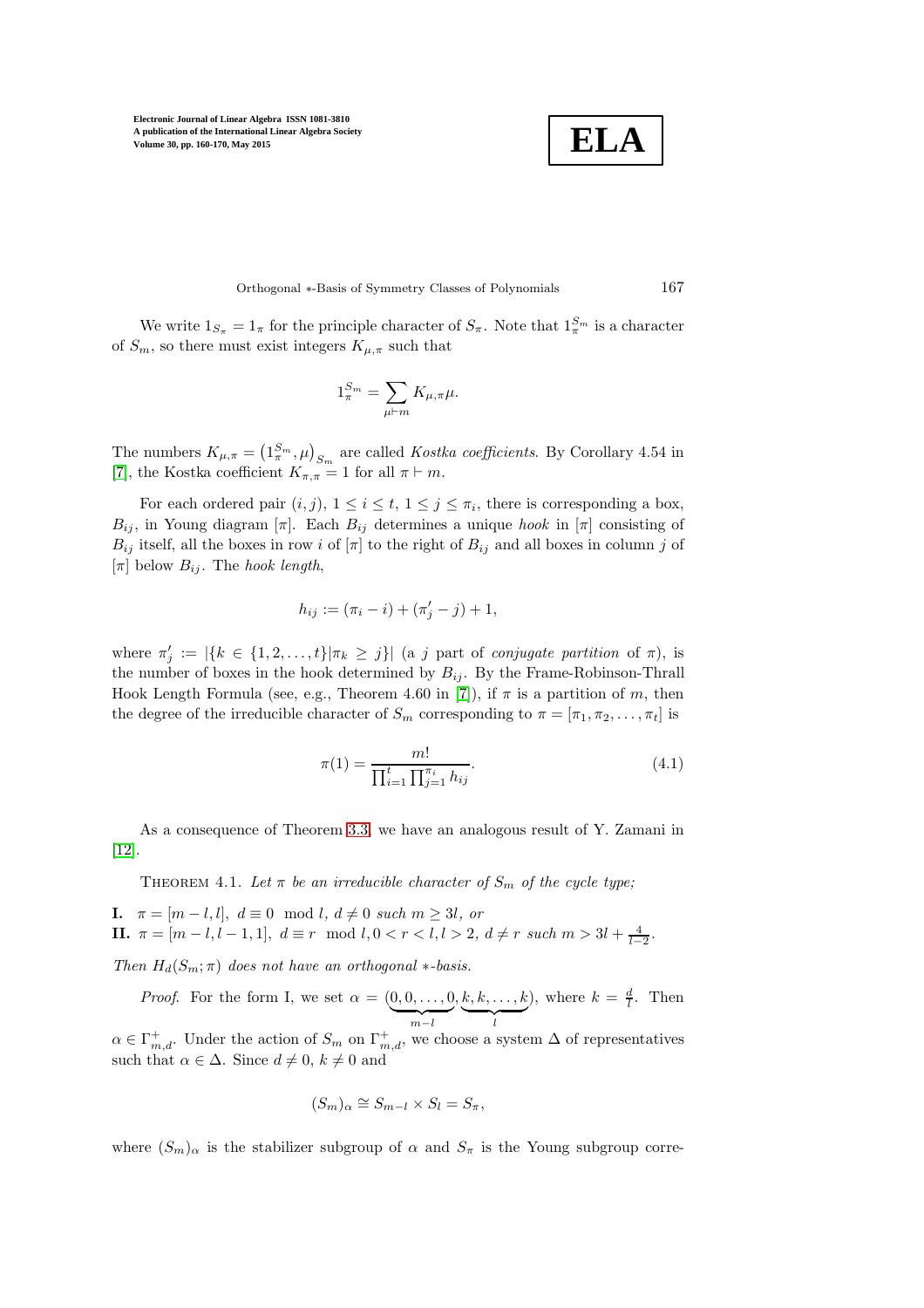

168 Kijti Rodtes

sponding to  $\pi \vdash m$ . Hence, by Frobenius Reciprocity Theorem,

$$
\frac{1}{|(S_m)_{\alpha}|} \sum_{\sigma \in (S_m)_{\alpha}} \pi(\sigma) = (\pi, 1_{(S_m)_{\alpha}})_{(S_m)_{\alpha}}
$$

$$
= (\pi, 1_{\pi})_{S_{\pi}}
$$

$$
= (\pi, 1_{\pi}^{S_m})_{S_m}
$$

$$
= \left(\pi, \sum_{\mu \vdash m} K_{\mu, \pi} \mu \right)_{S_m}
$$

$$
= \sum_{\mu \vdash m} K_{\mu, \pi} (\pi, \mu)_{S_m}
$$

$$
= K_{\mu, \mu} = 1 \neq 0.
$$

This yields  $\alpha \in \overline{\Delta}$  and, moreover, by [\(2.8\)](#page-2-2), that

$$
\dim H_d^{\alpha,*}(\pi) = \frac{\pi(1)}{|(S_m)_{\alpha}|} \sum_{\sigma \in (S_m)_{\alpha}} \chi(\sigma) = \pi(1).
$$

Now, we compute the product of the hook lengths of  $[\pi]$  which we get

$$
\prod_{i=1}^{2} \prod_{j=1}^{\pi_i} h_{ij} = (m - l + 1)(m - l) \cdots (m - 2l + 2)(m - 2l) \cdots (2)(1)l(l - 1) \cdots (2)(1)
$$

$$
= \frac{(m - l + 1)!l!}{(m - 2l + 1)}.
$$

Hence, by  $(4.1)$ ,

$$
\dim H_d^{\alpha,*}(\pi) = \pi(1) = \frac{(m-2l+1)m!}{(m-l+1)!l!}.
$$

Now, using [\(2.6\)](#page-2-4), we have

$$
\parallel X^{\alpha,*} \parallel^2 = \frac{\dim H^{\alpha,*}_d(\pi)}{[S_m : (S_m)_{\alpha}]} = \frac{m-2l+1}{m-l+1}.
$$

Hence,  $\frac{1}{2} < ||X^{\alpha,*}||^2 < 1$  if and only if  $m \geq 3l$ . Thus, the result for the first form follows from Theorem [3.3.](#page-6-0)

For the form II,  $\pi = [m-l, l-1, 1]$ , we set  $\alpha = (0, 0, \ldots, 0]$  ${m-l}$  $,k,k,\ldots,k$  $\overline{\phantom{a} \phantom{a} \phantom{a} \phantom{a} \phantom{a}}$  $, k + r),$ 

where  $k = \frac{d-r}{l}$ . Then  $\alpha \in \Gamma^+_{m,d}$ . Under the action of  $S_m$  on  $\Gamma^+_{m,d}$ , we choose a system  $\Delta$  of representatives such that  $\alpha \in \Delta$ . Since  $d \neq r \neq 0$ ,  $k \neq 0$  and  $k + r \neq k$  and hence

$$
(S_m)_{\alpha} \cong S_{m-l} \times S_{l-1} \times S_1 = S_{\pi}.
$$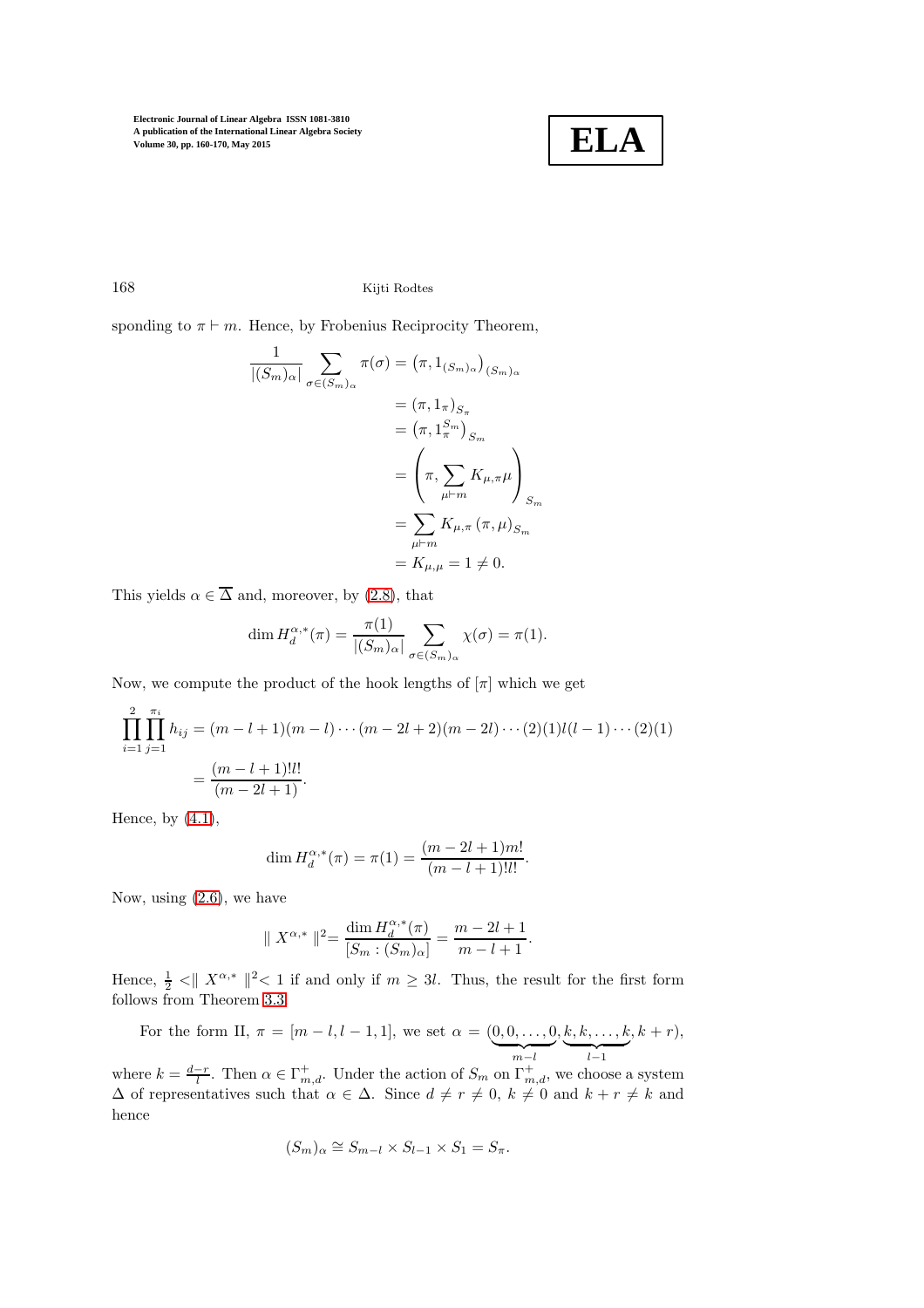

#### Orthogonal ∗-Basis of Symmetry Classes of Polynomials 169

By the same arguments as the first form, we conclude that  $\dim H_d^{\alpha,*}(\pi) = \pi(1)$ . For the products of the hook lengths, we compute that

$$
\prod_{i=1}^{3} \prod_{j=1}^{\pi_i} h_{ij} = (m - l + 2)(m - l) \cdots (m - 2l + 3)(m - 2l + 1) \cdots (1)l(l - 2)(l - 3) \cdots (1)
$$

$$
= \frac{(m - l + 2)!l!}{(m - l + 1)(m - 2l + 2)(l - 1)}.
$$

Then

$$
\dim H_d^{\alpha,*}(\pi) = \pi(1) = \frac{(m-l+1)(m-2l+2)(l-1)m!}{(m-l+2)!l!}.
$$

Now, using [\(2.6\)](#page-2-4) again, we have

$$
\| X^{\alpha,*} \|^{2} = \frac{\dim H^{\alpha,*}_{d}(\pi)}{[S_{m} : (S_{m})_{\alpha}]} = \frac{(m - 2l + 2)(l - 1)}{(m - l + 2)(l)}.
$$

It is now easy to show that  $\frac{1}{2} < ||X^{\alpha,*}||^2 < 1$  if and only if  $m > 3l + \frac{4}{l-2}$ , because  $l > 2$ . The result for the second form follows from Theorem [3.3.](#page-6-0)  $\square$ 

Acknowledgment. The author is grateful to the anonymous referees and Professor Tin-Yau Tam for their recommendations, and would like to thank Naresuan University for financial support on the project R2558C030.

## **REFERENCES**

- <span id="page-9-8"></span>[1] R. Freese. Inequalities for generalized matrix functions based on arbitrary characters. Linear Algebra and its Applications, 7:337–345, 1973.
- <span id="page-9-3"></span>[2] R.R. Holmes Orthogonal bases of symmetrized tensor spaces. Linear and Multilinear Algebra, 39:241–243, 1995.
- <span id="page-9-5"></span>[3] R.R. Holmes and T.Y. Tam. Symmetry classes of tensors associated with certain groups. Linear and Multilinear Algebra, 32:21–31, 1992.
- <span id="page-9-6"></span>[4] M. Hormozi and K.Rodtes. Symmetry classes of tensors associated with the Semi-Dihedral groups  $SD_{8n}$ . Colloquium Mathematicum, 131:59-67, 2013.
- <span id="page-9-9"></span><span id="page-9-0"></span>[5] I.M. Isaacs. Character Theory of Finite Groups. Academic Press, New York, 1976.
- [6] I.G. Macdonald. Symmetric Functions and Orthogonal Polynomials. American Mathematical Society, 1998.
- <span id="page-9-10"></span><span id="page-9-2"></span>[7] R. Merris. Multilinear Algebra. Gordon and Breach Science Publishers, Amsterdam, 1997.
- [8] M.R. Pournaki. On the orthogonal basis of the symmetry classes of tensors associated with certain characers. Linear Algebra and its Applications, 336:255–260, 2001.
- <span id="page-9-7"></span>[9] K. Rodtes. Symmetry classes of polynomials associated to the Semidihedral group and o-bases. Journal of Algebra and its Applications, 13(8):1450059, 2014.
- <span id="page-9-4"></span>[10] M. Shahryari. On the orthogonal basis of symmetry classes. Journal of Algebra, 220:327–332, 1999.
- <span id="page-9-1"></span>[11] M. Shahryari. Relative symmetric polynomials. Linear Algebra and its Applications, 433:1410– 1421, 2010.